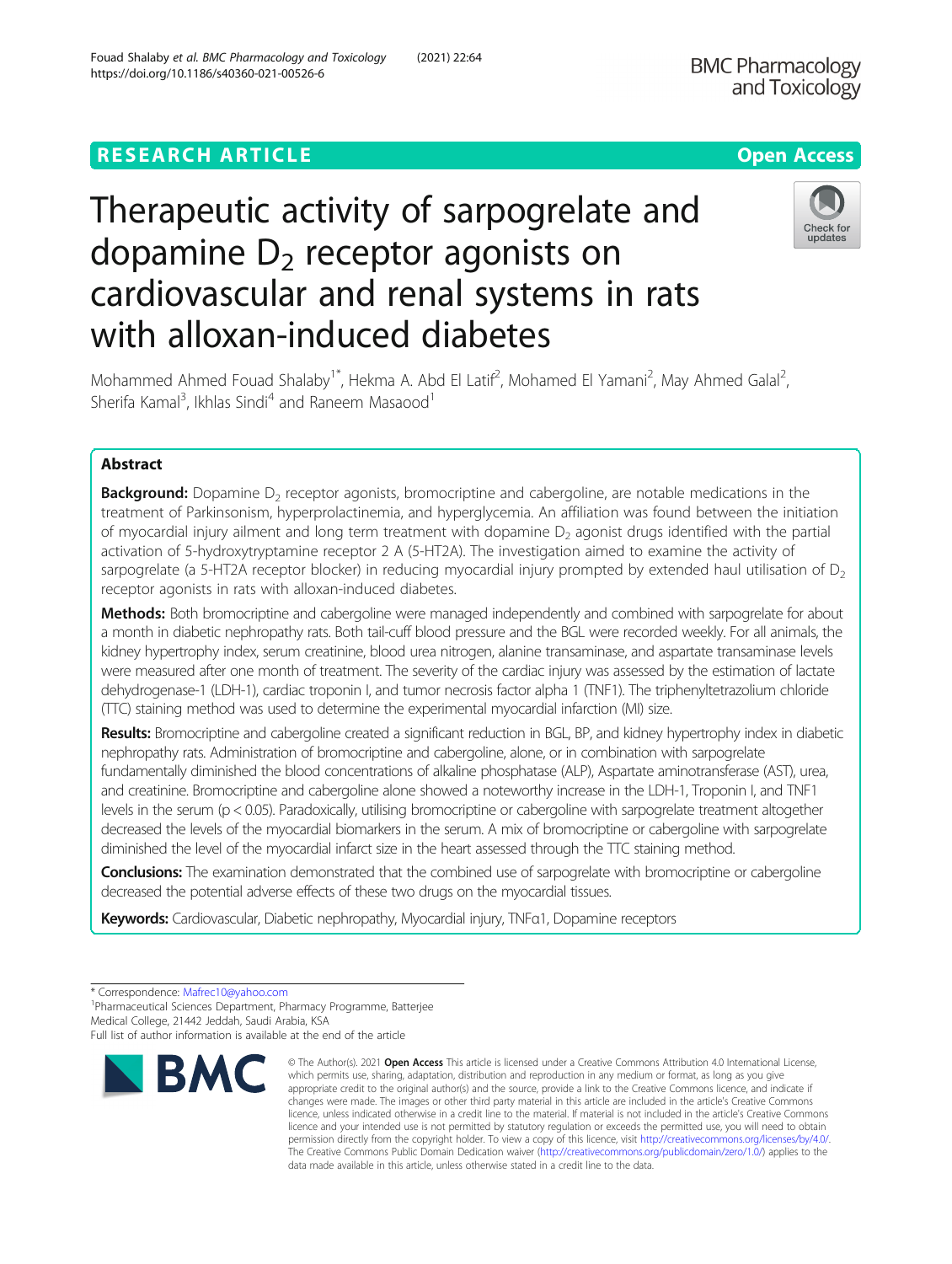# Background

Among the various diabetes progress complications, diabetic nephropathy is the foremost well-known renal concern and the ultimate source of end-stage renal disease. The later phases of diabetic nephropathy define glomerulosclerosis. It is represented by transforming growth factor-ß1 overexpression, extracellular matrix deposition, and glomerular structure loss [[1\]](#page-7-0). Hyperglycemia is the primary factor for diabetic nephropathy progression [\[2](#page-7-0)]. Several in vitro studies of streptozotocin-induced diabetic nephropathy demonstrated that renal damage is claimed to occur due to the excessive production of reactive oxygen species (ROS) under hyperglycemic conditions [[3](#page-7-0)–[5](#page-7-0)]. Bromocriptine is a sympatholytic dopamine D2 agonist that has been approved for treating type 2 diabetes without the risk of hypoglycemia because there is no insulin secretion. Supported previous studies stated bromocriptine administration is believed to strengthen low hypothalamic dopamine levels and inhibit excessive sympathetic tone within the central system, leading to a reduction in the post-meal plasma glucose levels because of the enhanced suppression of hepatic glucose production  $[6, 7]$  $[6, 7]$  $[6, 7]$  $[6, 7]$  $[6, 7]$ . Agonists working on dopamine  $D_2$  receptors can lower hypertension signs by the inhibition of sodium–potassium adenosine triphosphatase (Na/k ATPase) activity, vasodilation, and sympathetic nerve activity inhibition. Bromocriptine may protect against the ischemia-reperfusion (I/R) injury of the kidney utilising p44/42 mitogen-initiated protein kinase actuation [\[8](#page-7-0)] and prevent chronic nephropathy [[9\]](#page-7-0).

Conversely, the bromocriptine-actuated hypotension was wholly nullified by pretreatment with metoclopramide, a dopamine  $D_2$  receptor antagonist that crosses the blood brain barrier [[10](#page-7-0), [11\]](#page-7-0). However, the use of  $D_2$ agonists is often related to cardiovascular complications, including hypotension and myocardial disorder. There is an identified relationship between the utilisation of  $D_2$ like R agonists in patients with Parkinson's disease and cardiopathy, especially in the early phase of therapy [\[12](#page-7-0)].  $D_2$  receptors are pleiotropic receptors that have multiple effects, in that, activating them inhibit adenylyl cyclase, resulting in the inhibition of voltage-gated calcium ions and activation of potassium conductance [\[13](#page-7-0)]. Early studies suggested that the use of  $D_2$  receptor agonists re-sults in a reduction in pituitary tumour mass [[14\]](#page-7-0).

It was demonstrated that long term use of bromocriptine therapy was associated with an increased risk of developing heart disease, which occurred in a cumulative dose-dependent treatment [\[15\]](#page-7-0). Dopamine  $D_2$  receptor agonists are classified as ergot dopamine  $D_2$  agonists and non-ergot D2 agonists. Bromocriptine and cabergoline (ergot derivative) are related to valvularcardiopathy since these two drugs have agonistic activities against both dopamine  $D_2$  and serotonin 5-HT2A receptors.

Pramipexole (non-ergot derivative) shows few incidences of the onset of heart disease since it does not affect 5- HT2B receptors [[16](#page-7-0)–[18](#page-7-0)]. Both sarpogrelate and ketanserin (selective 5-HT2A/2B antagonists) reduce cardiac fracture, infarct size, and changes within the electrocardiogram resulting from myocardial injury. Likewise, these outcomes bolster the view that serotonin and 5- HT2A may augment the harmful impacts of ischemic injury within the heart [[19,](#page-7-0) [20\]](#page-7-0). Sarpogrelate was found to possess beneficial impacts in peripheral vascular sickness, restenosis after coronary stenting, pneumonic hypertension, intense and relentless myocardial localised necrosis [[21\]](#page-7-0). The current study aimed to identify the possible protective effect of sarpogrelate, a 5-HT2A receptor blocker, associated with the cumulative use of  $D_2$ receptor agonist drug therapy on cardiac and renal functions in a rat model of diabetic nephropathy.

### Methods

# **Materials**

Sarpogrelate was obtained from Shanghai Linebon Ltd., Shanghai, China. Bromocriptine was sourced from Novartis, Italy. Cabergoline was purchased from Pfizer, Italy. Domperidone was purchased from Jamjoom Pharmaceuticals Co., KSA. Alloxan was obtained from Sigma-Aldrich (St Louis, MO, USA). Urea, creatinine, alkaline phosphatase, aspartate aminotransferase activity, LDH-1 assay kits, and the TNF alpha ELISA kit were obtained from Abcam, USA. The troponin I test kit was obtained from Encode Medical Engineering Company, Jeddah, KSA. 2,3,5-Triphenyltetrazolium chloride was obtained from Gold Biotechnology, USA.

#### Animals

Forty-two Wistar albino male rats 5–7 weeks of age weighing 150–200 g were obtained from the animal house of Batterjee Medical College, Jeddah, KSA. Three rats were housed per cage under controlled standard laboratory conditions in monitored ventilated cages and spontaneously given food and water. The ethical committee of research at Batterjee Medical College approved the steps of the investigation. Tutelage was taken, particularly with relevant housing conditions, to avoid or minimise the animals' discomfort. The animals were kept on solid floored cages with a deep layer of sawdust, and the cages were changed daily. Data were coded before analysis so that the treatment group could not be identified before the analysis was completed. At the end of the study, all animals were euthanised by thiopental (intravenous injection, 150 mg/kg) for tissue collection.

#### Induction of diabetes by alloxan

Alloxan monohydrate was dissolved in sterile normal saline. Diabetes was induced in 30 rats (150–200 g) by a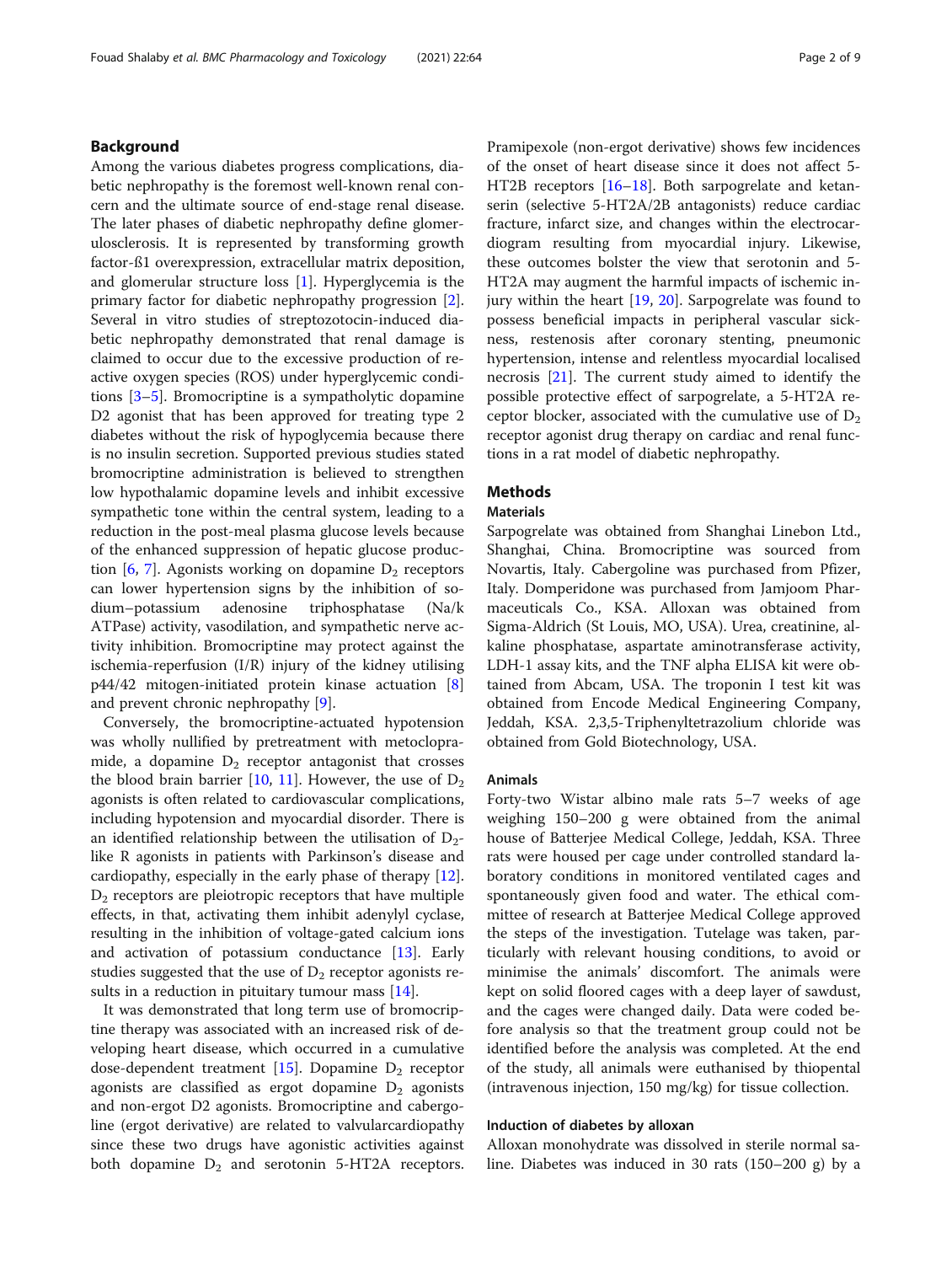single intraperitoneal injection of alloxan (5 %) 150 mg/ kg b.w. The rats were kept in a fasted state for 12 h before being injected with alloxan. The fasting plasma glucose was measured in blood samples collected from the tail vein. The rats that showed a plasma glucose level of 200 mg/dl or more were considered diabetic and taken in the study [\[22](#page-8-0)].

#### Experimental design

Tests took place four weeks after the induction of diabetes. The diabetic rats were divided randomly into six diabetic groups and one healthy control group, each group comprising six rats. The samples were calculated based on the resource equation method [\[23](#page-8-0)]. Once there was a stable rise in the urea and creatinine levels in the blood, drugs were injected once daily for one month.

- 1. The normal control group (Saline, IP).
- 2. Diabetic control group (Saline, IP).
- 3. Diabetic group treated with bromocriptine (4 mg/ kg b.w, IP) [\[24\]](#page-8-0).
- 4. Diabetic group treated with cabergoline (0.6 mg/kg b.w , IP  $[25]$ .
- 5. Diabetic group treated with sarpogrelate (50 mg/kg b.w, IP) [\[26\]](#page-8-0).
- 6. Diabetic group treated with a combination of bromocriptine and sarpogrelate at the same doses.
- 7. Diabetic group treated with a combination of cabergoline and sarpogrelate at the same doses.

Dopamine D<sub>2</sub> agonists' bromocriptine and cabergolin were used to induce myocardial infarction in the rats. The drugs were administered daily doses at 4 mg/kg and 0.6 mg/kg IP respectively in two groups of rats for one month. 50 mg/kg IP of sarpogrelate in combination with bromocriptine and cabergoline respectively was administered daily in two groups of rats for one month for testing its potential protective effect on the heart.

#### Determination of blood glucose level

Blood glucose levels were tested on the7th, 14th, 21th, and 28th days from the beginning of the treatment. One millimetre of tail end was cut and a drop of blood was used for blood glucose tests using an advanced glucometer (Roche, USA). The accuracy of the glucometer was checked with the O-toluidine method [\[27](#page-8-0)].

#### Blood pressure recording

Basal blood pressure was measured by employing the tail-cuff non-invasive blood pressure recording apparatus (Ugobasile instruments, Italy). The mean systolic blood pressure was measured for each group of rats once time weekly for one month.

Each rat was placed in an exceeding restrainer, and an appropriate cuff sensor was mounted on its tail and warmed to about 33–35 °C. The tail cuff was inflated to a pressure above 200 mmHg. Systolic blood pressure and diastolic blood pressure was measured directly by the tail-cuff and pulse sensor two hours after treatment with drugs [\[28](#page-8-0)].

#### Estimation of liver and kidney functions

At the end of the study, a blood sample was withdrawn through the retro-orbital venous plexus method, kept at 37 °C for 30 min, and centrifuged at 4 °C, 3000 rpm for 10 min. Then, the separated serum was stored at -20 °C for various biochemical analyses. Alkaline phosphatase and aspartate aminotransferase activities were determined using the method described by King and King [[29\]](#page-8-0). The procedure of Tietz et al. [\[30](#page-8-0)] was used to determine the serum creatinine concentration, while the serum urea concentration was determined by the method given by Kaplan [[31](#page-8-0)]. At the end of the study, all the rats were euthanized. The kidney samples were collected, washed with normal saline, and weighed. The kidney hypertrophy index was calculated by determining the kidney weight and body weight ratio (g/g)  $x10^3$ .

#### Estimation of serum biomarkers of myocardial injury

The severity of the cardiac injury was assessed by estimating the lactate dehydrogenase (LDH-1) and cardiac troponin I (cTnI) levels in serum. The LDH-1 and cTnI levels were analysed by spectrophotometric methods using commercially available diagnostic kits, consistent with the methods of Nieland [[32](#page-8-0)].

#### Serum TNF-αconcentration

The serum TNF-alpha cytokines level was identified by the ELISA technique using a quantitative sandwich enzyme immunoassay technique (Abcam Company). The test was done according to the company's instructions. The ELISA reader's optical density at 405 nm was immediately calculated and applied on a standard curve to sort out the cytokine concentration.

# Evaluation of myocardial infarct size by TTC

For assessment of the myocardial infarcted area, the hearts were removed, washed in phosphate-buffered saline, frozen, and stored at -20 °C. The frozen hearts were sliced into 1 mm sections along the long axis, from apex to base. Triphenyltetrazolium chloride (TTC) staining was used to assess the myocardial tissue viability and determine the myocardial infarction size. The tissue slices were incubated in 1 % TTC phosphate-buffered saline solution, pH 7.4, at 37 °C for 20 min. Tissues were fixed in 10 % PBS-buffered formalin overnight at 2–8 °C. Each side of every TTC-stained tissue slice was photographed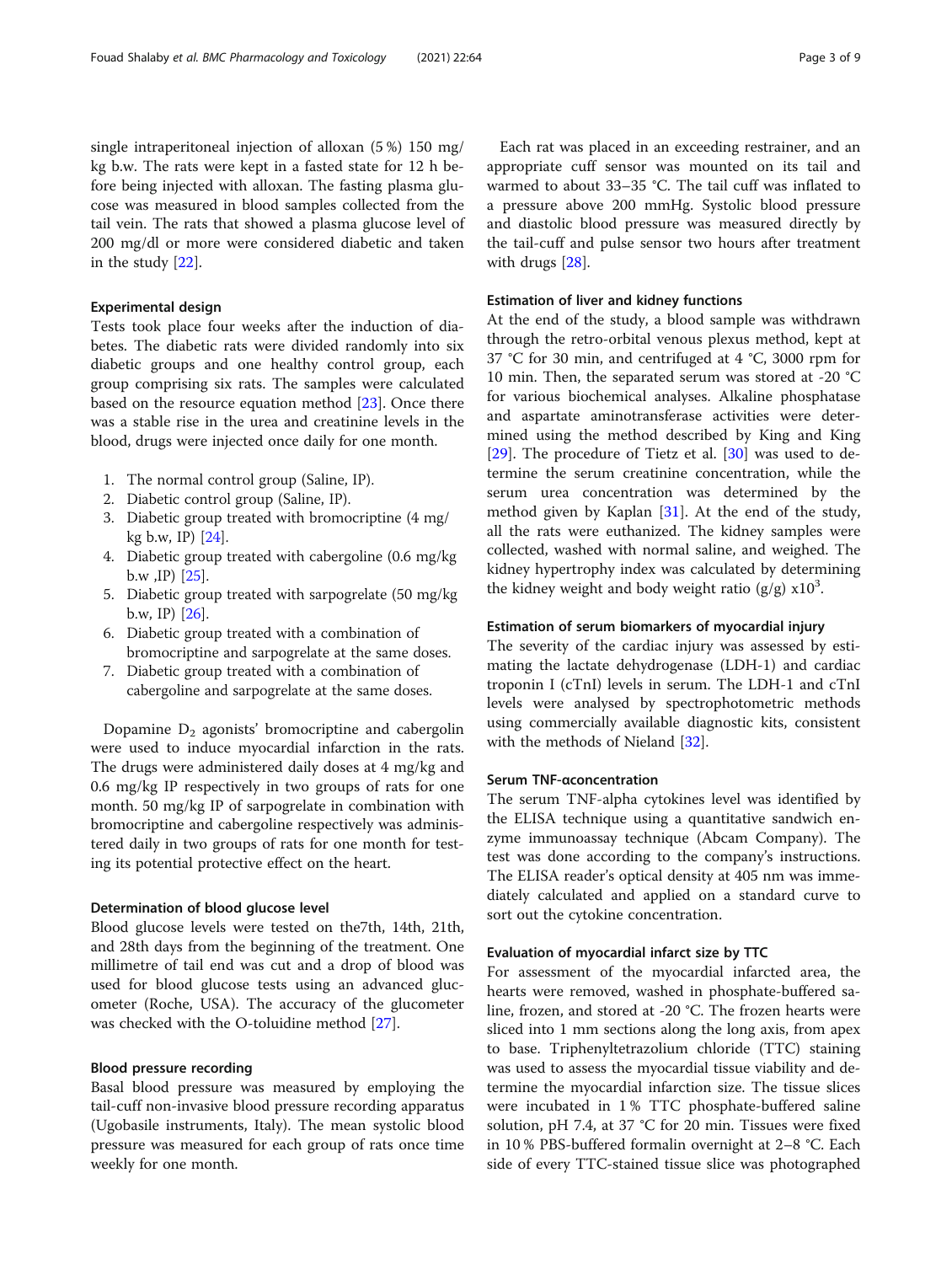| <b>Table 1</b> Effect of the tested drugs on BGL in alloxan-induced diabetic rats |  |  |  |  |  |
|-----------------------------------------------------------------------------------|--|--|--|--|--|
|-----------------------------------------------------------------------------------|--|--|--|--|--|

| BGL mg/dL                                                |                               |                               |                               |                                  |  |
|----------------------------------------------------------|-------------------------------|-------------------------------|-------------------------------|----------------------------------|--|
| Groups                                                   | Week 1                        | Week 2                        | Week 3                        | Week 4                           |  |
| Normal control group                                     | $136.5 \pm 18.52$             | $121.33 + 12.08$              | $119.25 + 11.35$              | $109 + 10.92$                    |  |
| Diabetic control group                                   | $359.75 + 45.13*$             | $328 + 141.34*$               | $428.5 + 121.17*$             | $396.5 + 80.60*$                 |  |
| Diabetic group treated with bromocriptine                | $191 + 16.89^{\text{#}}$      | $199.25 + 65.05$ <sup>#</sup> | $238.25 + 56.88^{\text{*}}$   | $784.25 + 148.00^{\text{\#}}$    |  |
| Diabetic group treated with Cabergoline                  | $213.75 + 37.74$ <sup>#</sup> | $211.75 + 38.62$ <sup>#</sup> | $793 + 713.15$ <sup>#</sup>   | $280.25 \pm 220.48$ <sup>#</sup> |  |
| Diabetic group treated with sarpogrelate                 | $326.25 + 93.45$              | $798.25 + 122.37$             | $393.75 + 118.77$             | $369.75 + 43.15$                 |  |
| Diabetic group treated with bromocriptine + sarpogrelate | $247.75 + 50.35$ #            | $215.5 + 33.20^{\text{*}}$    | $310.25 + 70.59^{\text{*}}$   | $788.25 + 109.41^{\#}$           |  |
| Diabetic group treated with cabergoline + sarpogrelate   | $196 + 54.20$ <sup>#</sup>    | $158.75 \pm 35.01^{\#}$       | $235.5 + 182.22$ <sup>#</sup> | $215.75 \pm 141.46^{\text{\#}}$  |  |

Values shown are means  $\pm$  SEM;  $n = 6$  rats per group. \* P < 0.05, significantly different from the normal control group; # P < 0.05, significantly different from the diabetic control group

with the photographic Optika camera (Digi, Italy) to differentiate the red-stained viable and white-unstained necrotic tissues [\[33](#page-8-0)]. Digital photographs were downloaded to a computer. Areas stained in white and red were measured using the SigmaScan software (SPSS Science) in trace-measurement mode. That mode was used to measure either the ischemic or infarcted areas, which may be a sum of calibrated pixels during a defined region. This was done manually by drawing an image layer on the photograph  $[34]$  $[34]$ . The infarction size percentage was calculated using the following equation:

The percentage of infarct volume

 $=$  Infarct volume / Total volume of slice  $\times$  100

#### Statistical analysis

The data and statistical analysis done complied with the recommendations for experimental design and analysis in pharmacology [[35\]](#page-8-0). The results were expressed as mean  $\pm$  SE. The significance of the differences between the values was performed by a one-way ANOVA test and Tukey Kramer's Multiple Comparison Test using the GraphPad Prism 9 software. P < 0.05 was considered to be a significant difference.

# Results

#### Estimation of blood glucose levels

The diabetic control group showed a significant increase in the BGL compared to the healthy control group. On repeated administration of the bromocriptine (4 mg/kg) and cabergoline (0.6 mg/kg) individually or in combination with sarbogrelate, a significant ( $p < 0.05$ ) decrease was observed in blood glucose by time, compared to the diabetic control group throughout the four weeks of treatment (Table 1).

#### Kidney hypertrophy index

The results showed that the kidney hypertrophy index significantly increased in the diabetic group of rats compared with the normal control rats. However, the index was markedly reduced by both bromocriptine and cabergoline treatments, individually or mixed with sarpogrelate (as seen in Table 2). There was no effect of using sarpogrelate on the diabetic kidney index.

#### Hemodynamic parameter (Antihypertensive activity)

Alloxan-induced diabetes in rats showed a significant rise in blood pressure after three weeks from the induction of diabetes. Daily oral administration of bromocriptine and cabergoline, individually or in combination with sarpogrelate showed a significant decrease in the systolic blood pressure in the third and fourth weeks of treatment (Table [3](#page-4-0)). There was no effect of sarpogrelate on the BP in diabetic rats.

#### Estimation of liver and kidney functions

The serum levels of AST, ALP, urea, and creatinine were recorded as the indicators of liver and kidney functions,

|                                        |  | Table 2 Effect of the tested drugs on Kidney Hypertrophic |  |
|----------------------------------------|--|-----------------------------------------------------------|--|
| Index in alloxan-induced diabetic rats |  |                                                           |  |

| Kidney Hypertrophic Index                                   |                             |  |  |  |
|-------------------------------------------------------------|-----------------------------|--|--|--|
| Groups                                                      | KHI (g/g * 1000)            |  |  |  |
| Normal control group                                        | $4.555 + 0.423$             |  |  |  |
| Diabetic control group                                      | $6.6125 + 0.57*$            |  |  |  |
| Diabetic group treated with bromocriptine                   | $4.7475 + 0.33^{\#}$        |  |  |  |
| Diabetic group treated with cabergoline                     | $4.81 + 0.49$ <sup>#</sup>  |  |  |  |
| Diabetic group treated with sarpogrelate                    | $5.90 + 0.27$               |  |  |  |
| Diabetic group treated with bromocriptine +<br>sarpogrelate | $4.715 + 0.61$ <sup>#</sup> |  |  |  |
| Diabetic group treated with cabergoline +<br>sarpogrelate   | $4.46 + 0.48$ <sup>#</sup>  |  |  |  |

Values shown are means  $\pm$  SEM;  $n = 6$  rats per group. \*  $P < 0.05$ , significantly different from the normal control group;  $# P < 0.05$ , significantly different from the diabetic control group

Table 1 Effect of the tested drugs on BGL in alloxan-induced diabetic rats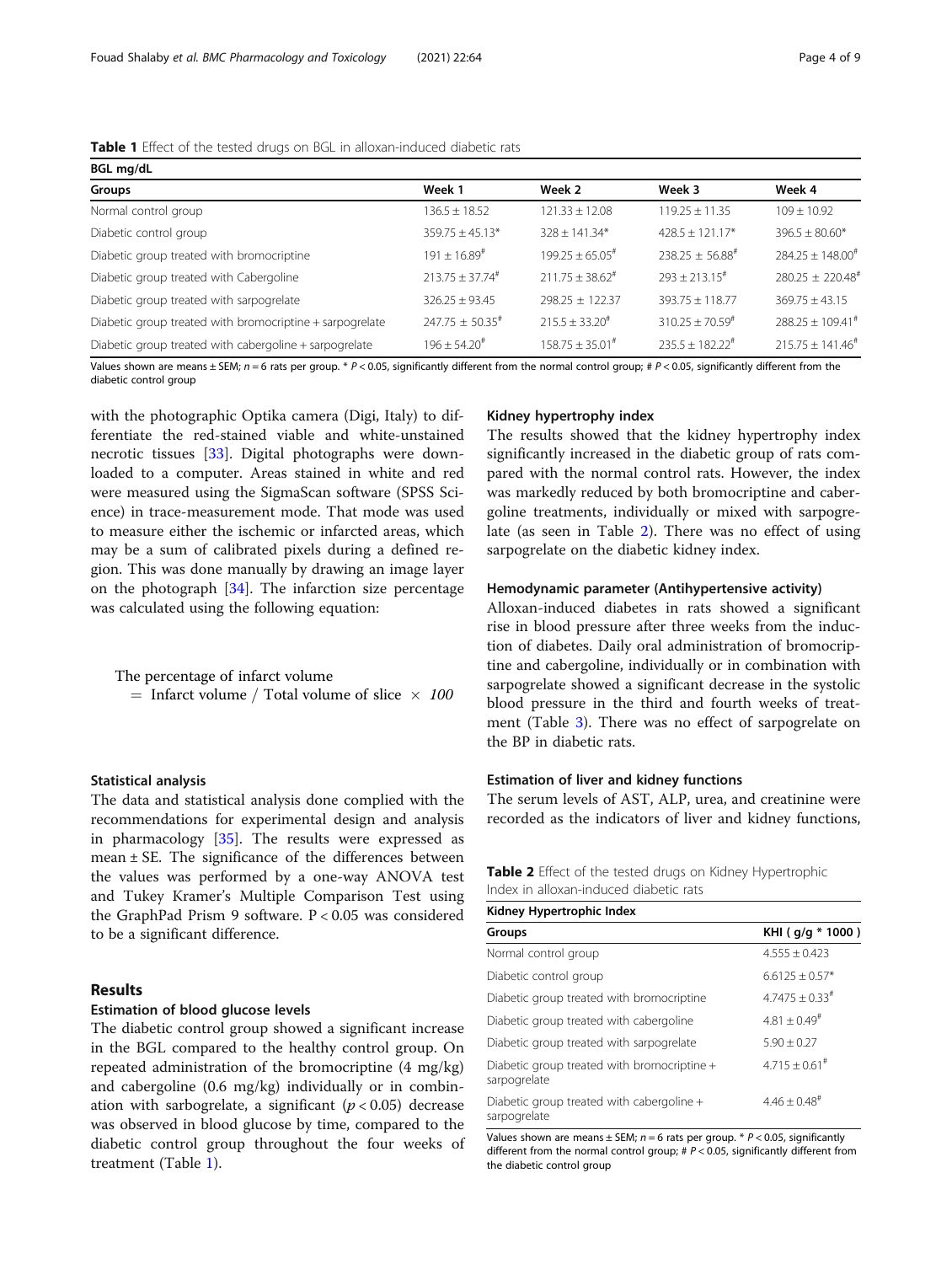# <span id="page-4-0"></span>Table 3 Effect of the tested drugs on mean blood pressure in alloxan-induced diabetic rats

| Mean Blood Pressure MBP (mmHg)                           |                    |                  |                               |                                |  |  |
|----------------------------------------------------------|--------------------|------------------|-------------------------------|--------------------------------|--|--|
| Groups                                                   | Week 1             | Week 2           | Week 3                        | Week 4                         |  |  |
| Normal control group                                     | $110 + 4.01$       | $118.25 + 8.99$  | $108.75 + 4.57$               | $111.5 \pm 4.20$               |  |  |
| Diabetic control group                                   | $112.5 \pm 9.14$   | $121.75 + 11.35$ | $150.75 + 5.25*$              | $151.25 + 5.12*$               |  |  |
| Diabetic group treated with bromocriptine                | $115 + 9.12$       | $102.75 + 6.8$   | $109 + 10.23$ <sup>#</sup>    | $121.75 + 15.26^{\text{*}}$    |  |  |
| Diabetic group treated with cabergoline                  | $103.75 + 7.0$     | $105.5 + 9.14$   | $123 + 7.87$ <sup>#</sup>     | $107.75 + 107.75$ <sup>#</sup> |  |  |
| Diabetic group treated with sarpogrelate                 | $118.75 + 10.87$   | $114.75 + 8.53$  | $137.75 + 8.53$               | $139 + 18.56$                  |  |  |
| Diabetic group treated with bromocriptine + sarpogrelate | $104.5 + 7.59$     | $104.75 + 4.99$  | $106.25 + 11.08$ <sup>#</sup> | $118 + 13.03^{\#}$             |  |  |
| Diabetic group treated with cabergoline + sarpogrelate   | $109.25 \pm 11.58$ | $105 \pm 9.05$   | $106 \pm 18.3$ <sup>#</sup>   | $104.25 \pm 5.5^{\text{*}}$    |  |  |

Values shown are means  $\pm$  SEM;  $n = 6$  rats per group. \* P < 0.05, significantly different from the normal control group; # P < 0.05, significantly different from the diabetic control group

as presented in Table 4. Data revealed that the diabetic control group had a significant increase in the previous biomarkers' serum concentrations compared to the healthy control rats. The daily administration of bromocriptine and cabergoline, both alone or in combination with sarbogrelate, significantly decreased the serum concentrations of the previous biomarkers compared to the positive control of diabetic rats. There was no marked effect of sarpogrelate treatment on the previous biochemical indicators in the diabetic rats.

#### Myocardial biomarkers

Animals treated with bromocriptine and cabergoline for one month in doses 10 mg/kg and 0.6 mg/kg, respectively, displayed significant elevation of the LDH-1 activity in the serum. In contrast, it was observed that using a combination of bromocriptine and cabergoline with sarpogrelate treatment significantly decreased the level of the biomarkers in the serum. The results in Table [5](#page-5-0) indicate that the quantitative test of the troponin I reagent kit showed only positive results with the bromocriptine and cabergoline treated groups. The results of the ELISA test suggest that the expression levels of TNF-alpha 1 in the diabetic rat groups treated with bromocriptine or cabergoline individually were significantly higher compared to the diabetic control rats. The

groups administered a combination of bromocriptine and cabergoline with sarbogrelate showed lower TNFalpha 1 expression levels than the groups treated with bromocriptine or cabergoline individually (Table [5\)](#page-5-0).

#### Evaluation of myocardial injury

The myocardial infarction size was used as an indicator of the progress of the myocardial injury. As demonstrated in Fig. [1](#page-5-0), TTC unstained areas correlated closely with areas of infarction, the infarction areas of the myocardial sections for the treated groups were compared to the diabetic control group. The hearts of rats treated with bromocriptine (4 mg/kg) and cabergoline (0.6 mg/kg) showed a significant increase in risk area infarction. In contrast, the combination of bromocriptine or cabergoline with sarpogrelate (50 mg/kg) reduced the myocardial infarct size (Fig. [1](#page-5-0)). The infarction sizes in bromocriptine and cabergoline treated groups 48.80±6.15%, and 42.21±5.21% resp. were larger than bromocriptine and cabergoline in combination with sarpogrelate treated groups 36.23±4.90%, and 31.22±3.46% resp. (Fig. [2](#page-6-0)).

# **Discussion**

Both bromocriptine and cabergoline induced hypoglycemic activity, which may have been due to enhanced suppressive hepatic glucose production [\[36\]](#page-8-0). The

Table 4 Effect of the tested drugs on the liver and kidney functions in alloxan-induced diabetic rats after 4 weeks

| <b>Biochemicals</b>                                      |                             |                              |                              |                             |  |
|----------------------------------------------------------|-----------------------------|------------------------------|------------------------------|-----------------------------|--|
| Group                                                    | ALP(IU/L)                   | AST(IU/L)                    | Urea (mmol/L)                | Creatinine (mmol/L)         |  |
| Normal control group                                     | $60.85 \pm 8.77$            | $25.04 + 4.96$               | $43.38 + 4.77$               | $0.46 \pm 0.07$             |  |
| Diabetic control group                                   | $89.05 \pm 10.44*$          | $45.86 + 7.57*$              | $75.81 + 18.85*$             | $1.89 \pm 0.19*$            |  |
| Diabetic group treated with Bromocriptine                | $68.83 + 7.27$ <sup>#</sup> | $34.18 + 5.78^{\text{*}}$    | $60.41 + 6.22$ <sup>#</sup>  | $1.04 + 0.26$ <sup>#</sup>  |  |
| Diabetic group treated with Cabergoline                  | $73.27 + 7.93^{\#}$         | $21.37 + 10.05$ <sup>#</sup> | $52.09 + 2.23$ <sup>#</sup>  | $0.79 + 0.11$ <sup>#</sup>  |  |
| Diabetic group treated with Sarpogrelate                 | $82.16 \pm 23.83$           | $41.47 + 10.02$              | $69.41 + 7.65$               | $1.68 \pm 0.25$             |  |
| Diabetic group treated with Bromocriptine + sarpogrelate | $64.8 + 7.21$ <sup>#</sup>  | $31.03 + 6.44$ <sup>#</sup>  | $44.4 + 8.23$ <sup>#</sup>   | $1.26 + 0.25$ #             |  |
| Diabetic group treated with cabergoline + sarpogrelate   | $73.44 \pm 6.68^{\text{*}}$ | $33.79 + 11.18$ <sup>#</sup> | $51.16 \pm 10.43^{\text{*}}$ | $.33 \pm 0.21$ <sup>#</sup> |  |

Values shown are means  $\pm$  SEM;  $n = 6$  rats per group. \* P < 0.05, significantly different from the normal control group; # P < 0.05, significantly different from the diabetic control group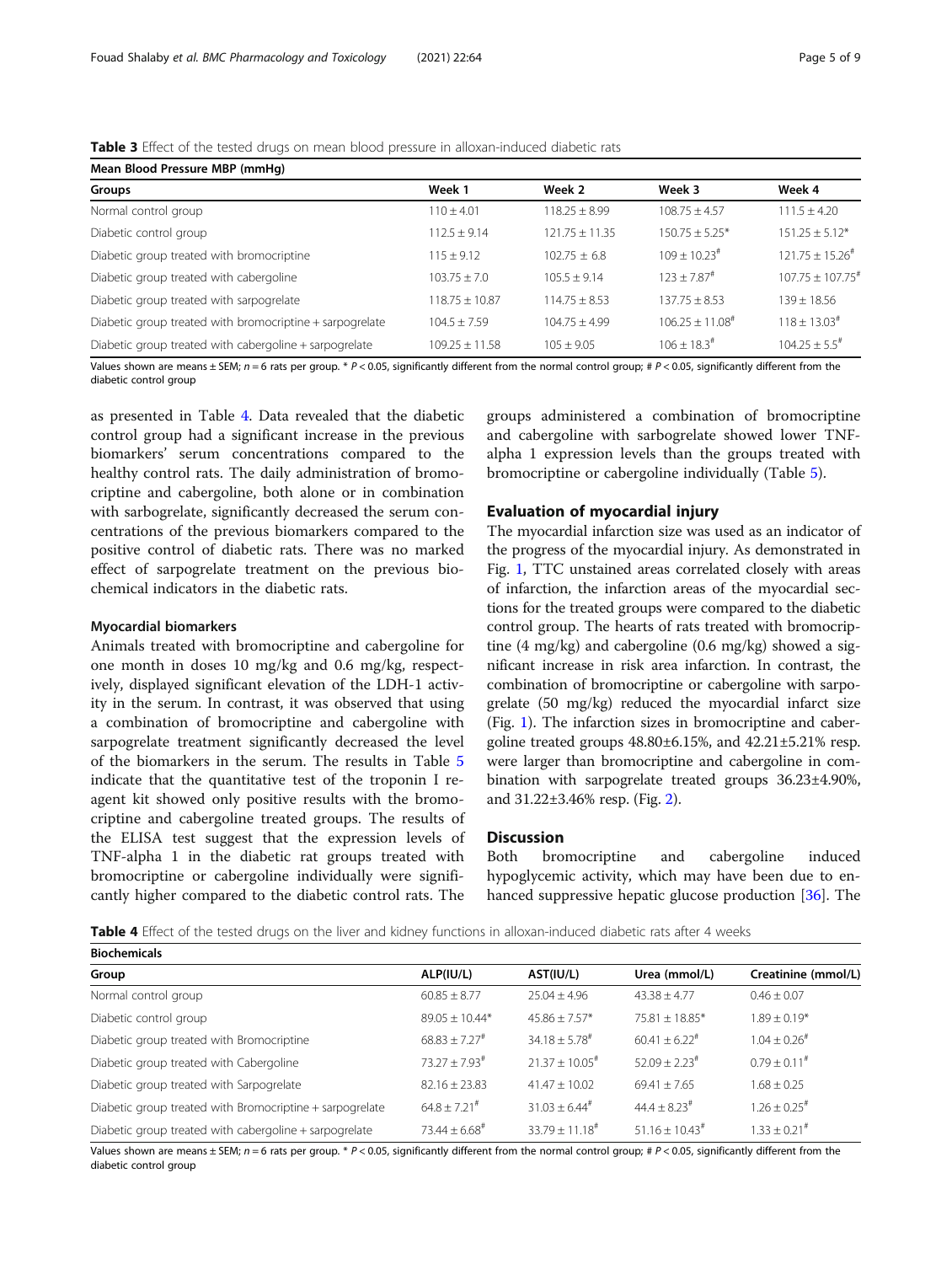<span id="page-5-0"></span>

| Table 5 Effect of the tested drugs on the Lactate dehydrogenase-1, Troponin I, and TNFa1 in alloxan-induced diabetic rats |
|---------------------------------------------------------------------------------------------------------------------------|
|---------------------------------------------------------------------------------------------------------------------------|

| <b>Myocardial biomarkers</b>                             |                               |                               |                               |  |  |  |
|----------------------------------------------------------|-------------------------------|-------------------------------|-------------------------------|--|--|--|
| Groups                                                   | LDH-1 $(IU/L)$                | Troponin I (pg/ml)            | TNF $a1$ (pg/mL)              |  |  |  |
| Normal control group                                     | $17.42 + 0.69$                | $92.12 + 9.19$                | $06.12 \pm 0.45$              |  |  |  |
| Diabetic control group                                   | $18.50 \pm 1.53$              | $95.73 \pm 8.23$              | $08.32 \pm 0.56$              |  |  |  |
| Diabetic group treated with bromocriptine                | $40.50 \pm 10.69^{\text{*}}$  | $313.43 + 29.43^{\#}$         | $36.56 + 2.32$ <sup>#</sup>   |  |  |  |
| Diabetic group treated with cabergoline                  | $36.86 + 12.47$ <sup>#</sup>  | $143.23 + 12.93^{\#}$         | $31.20 + 4.23$ <sup>#</sup>   |  |  |  |
| Diabetic group treated with carpogrelate                 | $19.55 \pm 2.20$              | $101.17 \pm 8.45$             | $09.74 \pm 0.98$              |  |  |  |
| Diabetic group treated with bromocriptine + sarpogrelate | $27.75 \pm 3.91$ <sup>a</sup> | $241.34 + 17.83$ <sup>a</sup> | $14.84 \pm 1.23$ <sup>a</sup> |  |  |  |
| Diabetic group treated with cabergoline + sarpogrelate   | $34.57 \pm 6.60$ b            | $128.83 + 13.53$              | $08.59 \pm 0.76$ <sup>b</sup> |  |  |  |

Values shown are means  $\pm$  SEM;  $n = 6$  rats per group. # P < 0.05, significantly different from the diabetic control group. a P < 0.05, significantly different from the diabetic group treated with bromocriptine. b  $P < 0.05$ , significantly different from the diabetic group treated with cabergoline

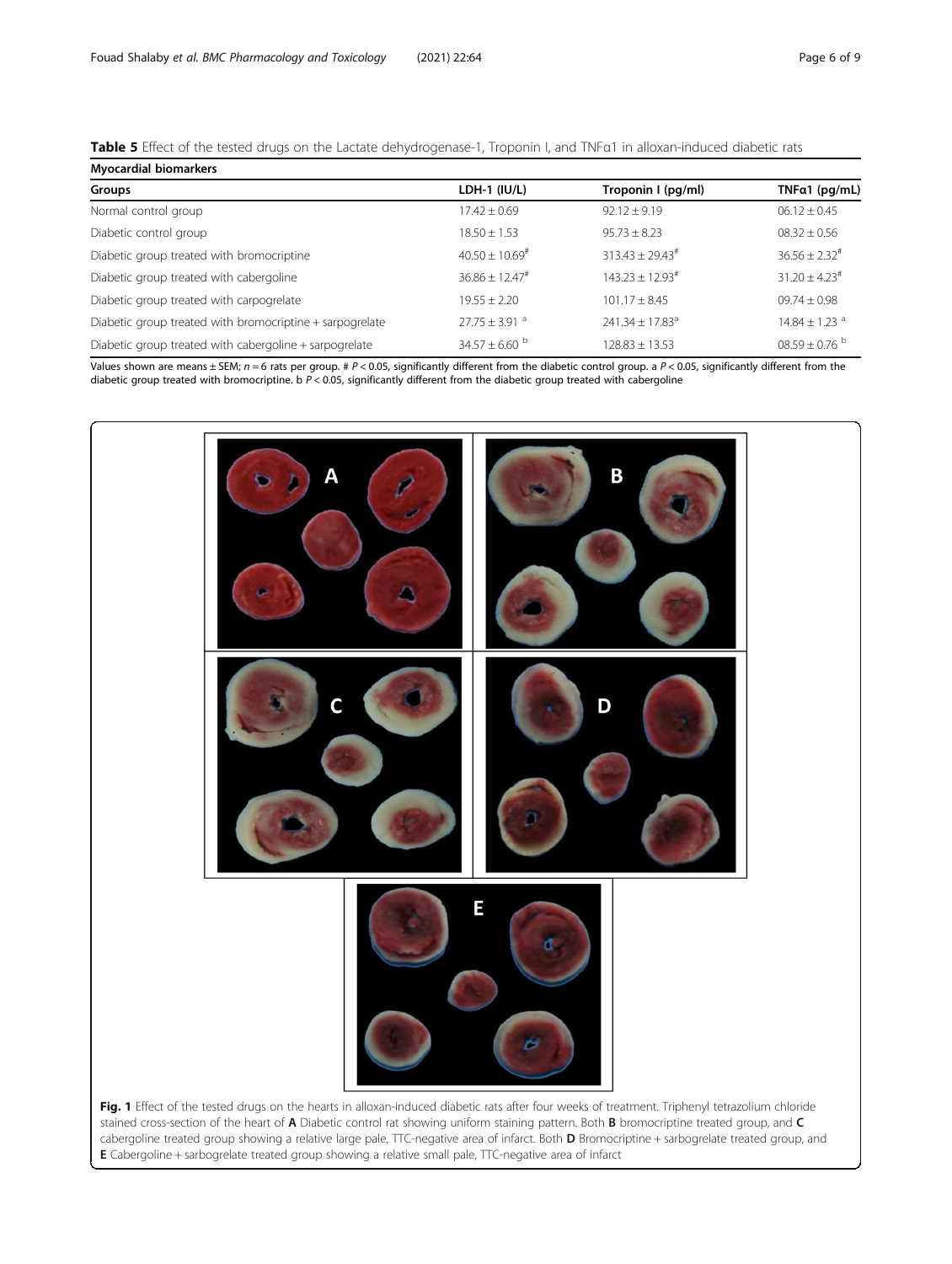<span id="page-6-0"></span>

exact mechanism of their action as antidiabetic substances is not entirely identified. Bromocriptine decreases the hepatic production of glucose, increases glucose transporter production, or increases or mimics glucagon-like peptide-1 activity [\[37\]](#page-8-0). Its contribution to hypoglycaemia may be because it modulates the neurotransmitter action in the brain and has been shown to improve glucose tolerance and insulin resistance in animal models of obesity and diabetes [\[38](#page-8-0)]. Bromocriptine was approved by the Food and Drug Administration (FDA) in May 2009 for the treatment of type 2 diabetes.

In the present study, diabetic nephropathy was the most common cause of renal complication and the leading of hypertension. Both bromocriptine and cabergoline showed a marked antihypertensive activity; this result agrees with some previous reports [[39,](#page-8-0) [40](#page-8-0)]. The antihypertensive activity is related to the activation of dopamine  $D_2$  receptors, which can lower the blood pressure by inhibition of Na/k ATPase activity, vasodilation, and inhibition of the sympathetic nerve activity. Both bromocriptine and cabergoline induced a marked improvement in kidney function by decreasing urea and creatinine serum levels. The pharmacological pathways that explain this effect have not been sufficiently determined. The result agrees with some of the previous studies, suggesting that the development of therapies directed to increase renal  $D_2$  receptor expression and function may provide novel and practical approaches to treating renal injury [[41\]](#page-8-0).

The noted severe adverse effect of bromocriptine and cabergoline on the heart was represented in myocardial injury and infarction, approved in the present study by using relative overdoses for a month of treatment. The action may be related to the agonistic properties of dopamine  $D_2$  and serotonin 5-HT2A receptors, increasing the heart pumping rate. It was reported that both bromocriptine and cabergoline (ergot derivative) have been associated with heart disease since the two drugs have both dopamine  $D_2$  and serotonin 5-HT2A receptors agonistic properties [[17,](#page-7-0) [18](#page-7-0)]. It is hypothesised that the 5-HT2A receptor, which is a common contributing factor underlying aspects of vasoconstriction and cardiovascular disorders [\[42](#page-8-0)] and vasodilation through activating nitric oxide (NO) synthase (NOS) via serotonin 5- HT1B receptors in endothelial cells, possesses different effects on regulating vascular tone. These facts lead to the consideration that sarpogrelate, a 5-HT2A receptor blocker may increase coronary blood flow via either attenuation of vasoconstriction through the 5-HT2A receptor blockade or of vasodilation by the relative stimulation of NOS through 5-HT1B receptor [[43\]](#page-8-0).

According to the current observed data, the combination of bromocriptine and cabergoline with the new chemical agent sarpogrelate (selective 5-HT2A/2B antagonists) decreased the adverse effects of these two drugs on the heart. The protective effects of sarpogrelate on myocardial tissue were approved by its ability to decrease the secretion of myocardial biomarkers as shown, by decreasing LDH-1, Troponin I, and TNF alpha 1 during the treatment of bromocriptine and cabergoline. Sarpogrelate attenuates cardiac dysfunction and infarct size;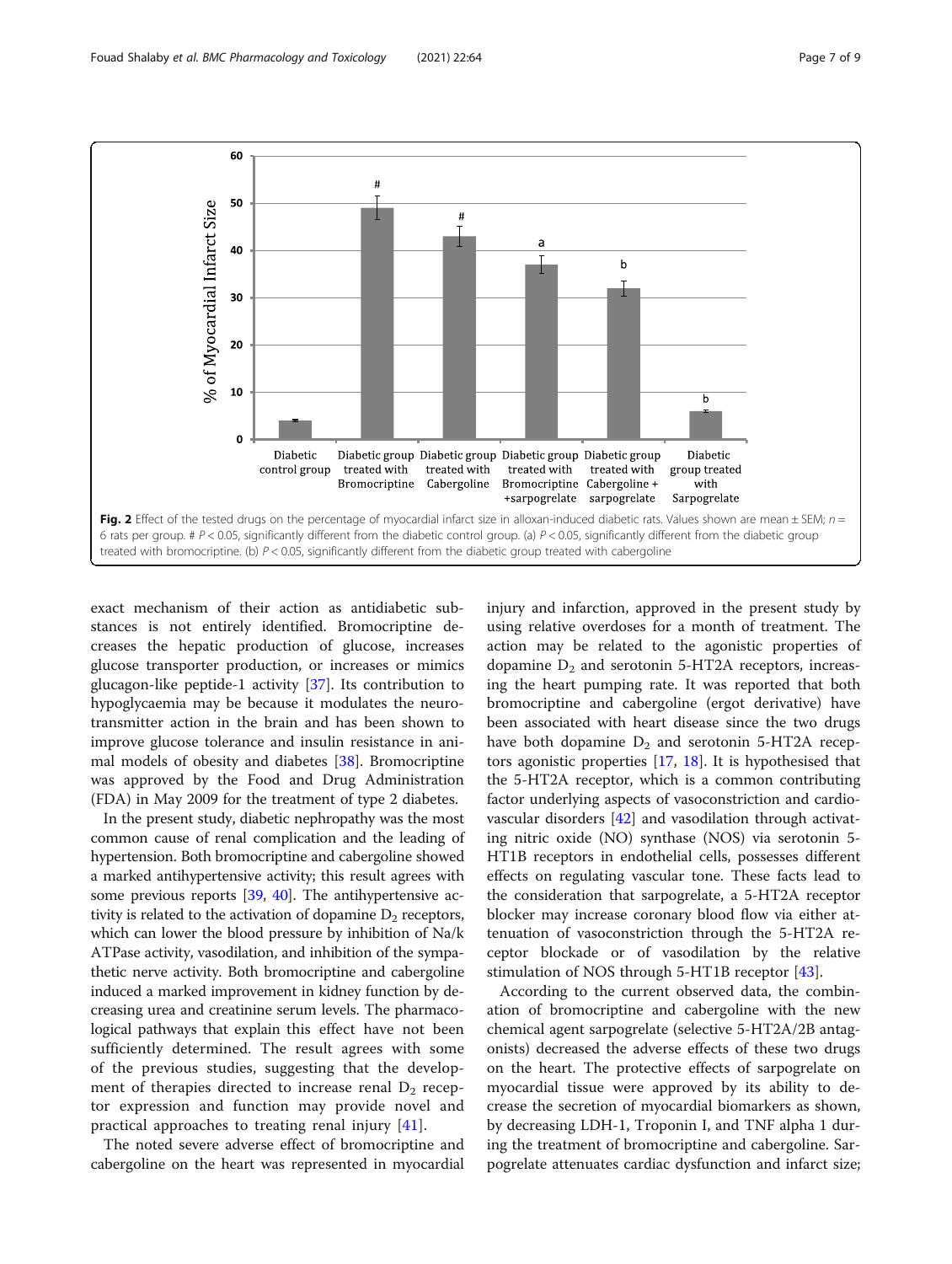<span id="page-7-0"></span>these results support the view that serotonin and 5- HT2A might contribute to the harmful effects of ischemic injury in the heart. Regarding the biochemical study, sarpogrelate can be considered a safe drug for liver and kidney functions.

# Conclusions

According to the given study, the dopamine  $D_2$  receptor agonists bromocriptine and cabergoline induced myocardial infarction. However, using sarpogrelate in combination with bromocriptine or cabergoline decreased their potential adverse effects on the myocardial tissues. Thus, we suggest sarpogrelate deserves additional experimental and clinical research related to cardiovascular diseases.

#### Abbreviations

ALT: Alanine aminotransferase; AST: Aspartate aminotransferase; TNF: Tumour necrosis factor; TTC: Triphenyltetrazolium chloride; LDH: Lactate dehydrogenase; TTC: Triphenyltetrazolium chloride; 5-HT: 5 hydroxytryptamine; ELISA: Enzyme-linked immunosorbent assay

#### Acknowledgements

I would like to express my sincere gratitude to my advisor, Prof. Hekma Abdul Latif, for her continuous support of my research. I appreciate her patience, motivation, and immense knowledge. I would like to thank the rest of my thesis committee, Assistant Prof. May Galal and Assistant Prof. Mohamed El yammany, for their insightful comments. I also sincerely thank Dr Iklas Sindi, Batterjee medical college, Jeddah, KSA for providing me with the opportunity to work on this project in the college laboratories.

#### Authors' contributions

All authors conceived and planned the experiments. MF carried out the implementation of the experiments. RM planned and carried out the statistical analyses and contributed to sample preparation. MF took the lead in writing the manuscript. HA, MY, MG, SK and IS contributed to the interpretation of the results, provided critical feedback, and supervised and helped shape the research, analysis, and manuscript. The author(s) read and approved the final manuscript.

#### Funding

Not applicable.

#### Availability of data and materials

The datasets used and analysed during the current study are available from the corresponding author on reasonable request.

# **Declarations**

#### Ethics approval and consent to participate

The study was approved in December 2019 by the Research Ethical Committee at Batterjee Medical College, Jeddah, KSA, under the reference number RES-2019-0020. Besides, the research experiments on animals followed the guidelines of the Experimental Animals' Research and Ethics Committee (EAREC), King Abdul-Aziz University, Jeddah, KSA.

# Consent for publication

Not applicable.

#### Competing interests

The authors declare that they have no competing interests.

#### Author details

<sup>1</sup> Pharmaceutical Sciences Department, Pharmacy Programme, Batterjee Medical College, 21442 Jeddah, Saudi Arabia, KSA. <sup>2</sup>Pharmacology and Toxicology Department, Faculty of Pharmacy, Cairo University, Cairo, Egypt. <sup>3</sup>Pharmacology Department, National Organization for Drug Control and

Research, Giza, Egypt. <sup>4</sup>Research Unit, Batterjee Medical College, KSA, Jeddah, Saudi Arabia.

#### Received: 23 July 2020 Accepted: 22 September 2021 Published online: 26 October 2021

#### References

- 1. Koya D, Hayashi K, Kitada M, Kashiwagi A, Kikkawa R, Haneda M. Effects of antioxidants in diabetes-induced oxidative stress in the glomeruli of diabetic rats. J Am Soc Nephrol. 2003;14:250–3.
- 2. Debnam ES, Unwin RJ. Hyperglycemia and intestinal and renal glucose transport: implications for diabetic renal injury. Kidney Int. 1996;50:1101–9.
- 3. Fridlyand LE, Philipson LH. Oxidative reactive species in cell injury: mechanisms in diabetes mellitus and therapeutic approaches. Ann N Y Acad Sci. 2005;1066:136–15.
- 4. Fernandes SM, Cordeiro PM, Watanabe M, Fonseca CD, Vattimo MF. The role of oxidative stress in streptozotocin-induced diabetic nephropathy in rats. Arch Endocrinol Metab. 2016;60:443–9.
- 5. Mariee AD, Abd-Allah GM, El-Yamany MF. Renal oxidative stress and nitric oxide production in streptozotocin-induced diabetic nephropathy in rats: the possible modulatory effects of garlic (Allium sativum L.). Biotechnol Appl Biochem. 2009;52:227–32.
- 6. Defronzo RA. Bromocriptine. A sympatholytic, d2-dopamine agonist for the treatment of type 2 diabetes [published correction appears in Diabetes Care. 2011; 34:1442. Dosage error in article text]. Diabetes Care. 2011;34:789–94.
- 7. Shivaprasad C, Kalra S. Bromocriptine in type 2 diabetes mellitus. Indian J Endocrinol Metab. 2011;15:17–24.
- 8. Narkar V, Kunduzova O, Hussain T, Cambon C, Parini A, Lokhandwala M. Dopamine D2-like receptor agonist bromocriptine protects against ischemia/reperfusion injury in rat kidney. Kidney Int. 2004;66:633–40.
- 9. Mejía-Rodríguez O, Herrera-Abarca JE, Ceballos-Reyes G, Avila-Diaz M, Prado-Uribe C, Belio-Caro F, Salinas-González A, Vega-Gomez H, Alvarez-Aguilar C, Lindholm B, García-López E, Paniagua R. Cardiovascular and renal effects of bromocriptine in diabetic patients with stage 4 chronic kidney disease. BioMed Res Int. 2013;2013:104059.
- 10. Lahlou S, Duarte GP. Hypotensive action of bromocriptine in the DOCA-salt hypertensive rat: contribution of spinal dopamine receptors. Fundam Clin Pharmacol. 1998;12:599–606.
- 11. Luchsinger A, Grilli M, Velasco M. Metoclopramide, and domperidone block the antihypertensive effect of bromocriptine in hypertensive patients. Am J Ther. 1998;5:81–8.
- 12. Mokhles M. Dopamine agonist and heart failure in patients with Parkinson's disease: a nested case-control study on multiple health care databases. In: Proceedings of the European Society of Cardiology Congress, Stockholm, Sweden. 2010.
- 13. Bordet R. Central dopamine receptors: general considerations (Part 1). Rev Neurol (Paris). 2004;160:862–870. [Article in French].
- 14. Melmed S, Braunstein GD, Chang RJ, Becker DP. Pituitary tumors secreting growth hormone and prolactin. Ann Intern Med. 1986;105:238–53.
- 15. Louis CS, Tan KKC. Ng W-L, Au RKK, Lee Y-H, Chan, Nigel CK. Tan. Bromocriptine use and the risk of valvular heart disease. J Mov Disord. 2009; 24:344–9.
- 16. Wakil A, Rigby AS, Clark AL, Kallvikbacka-Bennett A, Atkin SL. Low dose cabergoline for hyperprolactinaemia is not associated with clinically significant valvular heart disease. Eur J Endocrinol. 2008;159:R11–4.
- 17. Kekewska A, Hübner H, Gmeiner P, Pertz HH. The bulky N6 substituent of cabergoline is responsible for agonism of this drug at 5-hydroxytryptamine 5-HT2A and 5-HT2B receptors and thus is a determinant of valvular heart disease. J Pharmacol Exp Ther. 2011;338:381–91.
- 18. Oana F, Onozuka H, Tsuchioka A, et al. Function and expression differences between ergot and non-ergot dopamine D2 agonists on heart valve interstitial cells. J Heart Valve Dis. 2014;23:246–52.
- 19. Brasil D, Temsah RM, Kumar K, Kumamoto H, Takeda N, Dhalla NS. Blockade of 5-HT(2A) receptors by sarpogrelate protects the heart against myocardial infarction in rats. J Cardiovasc Pharmacol Ther. 2002;7:53–9.
- 20. Satomura K, Takase B, Hamabe A, Ashida K, Hosaka H, Ohsuzu F, Kurita A. Sarpogrelate, a specific 5HT2-receptor antagonist, improves the coronary microcirculation in coronary artery disease. Clin Cardiol. 2002;25:28–32.
- 21. Saini HK, Takeda N, Goyal RK, Kumamoto H, Arneja AS, Dhalla NS. Therapeutic potentials of sarpogrelate in cardiovascular disease. Cardiovasc Drug Rev. 2004;22:27–54.